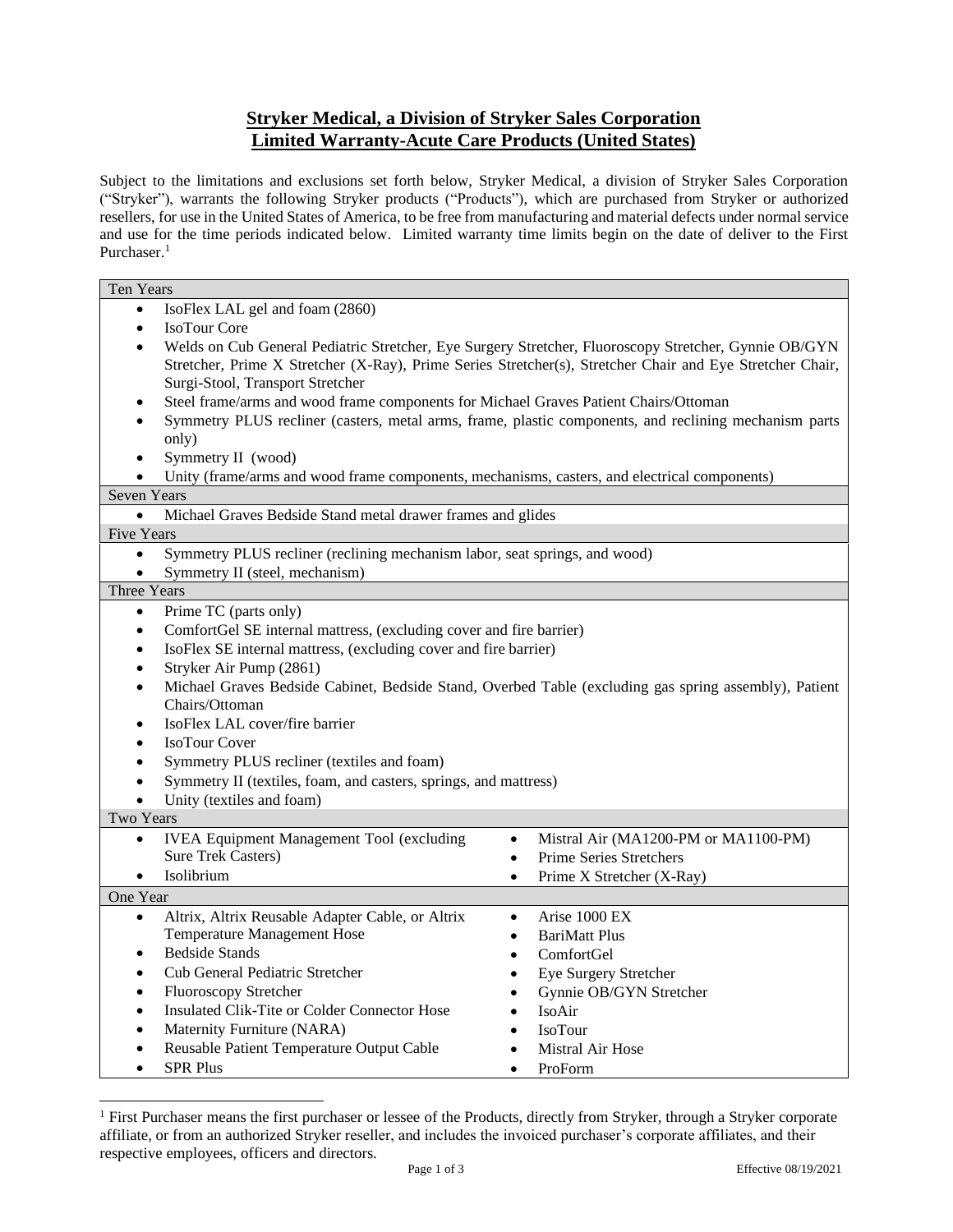| Stretcher Chair or Eye Stretcher Chair |
|----------------------------------------|
|----------------------------------------|

- Surgi-Stool
- Symmetry II and Symmetry Plus Patient Room Furniture
- TruFit Overbed Tables
- Prime TC (parts and labor)
- ComfortGel SE cover, fire barrier
- S3, InTouch, Bari10A, EpicII, GoBedII, LD304, MV3, Spirit Plus, Spirit Select Beds, ProCuity
- T/Pump
- Transport Stretcher
- UltraComfort SE
- Michael Graves Overbed Table Gas Spring Assembly
- IsoFlex SE cover, fire barrier

#### 180 Days

| <b>IVEA Equipment Management Tool Sure Trek Casters</b><br>$\bullet$ |  |
|----------------------------------------------------------------------|--|
| 90 Days                                                              |  |
| Mul-T Blankets (reusable)                                            |  |
| T/Pad Products                                                       |  |
| Installed repair parts                                               |  |
| All other product accessories                                        |  |
| 30 Days                                                              |  |
| Rapr-Round Products                                                  |  |
| Mul-T Pad (single patient use)                                       |  |
| Mul-T Blankets (single patient use)                                  |  |
| Sof. Care Chair Cushions, Duo Guard, Heel Care or Overlay            |  |
| 14 Days                                                              |  |
| Altrix Temperature Management Wraps                                  |  |
| <b>Single Patient Use</b>                                            |  |
| <b>Mistral Air Blankets</b>                                          |  |
| Expected Useful Life of the Product                                  |  |
| Bedside Stand steel frame/arms and wood frame components             |  |

The sole and exclusive remedy for any Products that become defective during this period shall be repaired or replaced, such determination being at Stryker's sole discretion. All warranties hereunder are made subject to the proper use by Customer in the application for which such Products were intended. The warranty provided hereunder does not cover any Products (i) that have been misused, subject to abuse or accident; (ii) used in contradiction with applicable operating instructions, or used outside of the product's intended environment or setting; (iii) that have been assembled, maintained, modified, refurbished or repaired by anyone other than Stryker, in any way which, in the judgment of Stryker, affects its stability and reliability; (iv) that have been subjected to unusual stress or have not been properly maintained; or (v) on which any original serial numbers or other identification marks have been removed or destroyed.

Stryker, in its sole discretion, will determine whether warranty service on a Product will be performed in the field or through ship-in repair. For field repair, this warranty service will be provided by Stryker at the purchaser's facility or an authorized Stryker facility during normal business hours. For ship-in repair, all Products and/or assemblies requiring warranty service should be returned to a location designated by Stryker, freight prepaid, and must be accompanied by a written, detailed explanation of the claimed failure. Products repaired or replaced under this warranty retain the remainder of the warranty period of the repaired or replaced Product.

In any event, Stryker's liability shall be limited to the replacement value of any damaged or defective part. **THE EXPRESS WARRANTY SET FORTH HEREIN IS THE ONLY WARRANTY APPLICABLE TO THE PRODUCTS AND IS EXPRESSLY IN LIEU OF ANY OTHER WARRANTY BY STRYKER EXPRESSED OR IMPLIED, INCLUDING ANY IMPLIED WARRANTY OF MERCHANTABILITY OR FITNESS FOR A PARTICULAR PURPOSE, WHETHER ARISING FROM STATUTE, COMMON LAW, CUSTOMER OR OTHERWISE. THIS LIMITED WARRANTY SHALL BE THE EXCLUSIVE REMEDY AVAILABLE TO ANY PERSON. STRYKER IS NOT LIABLE FOR INDIRECT, SPECIAL, INCIDENTAL OR CONSEQUENTIAL DAMAGES (INCLUDING LOSS OF BUSINESS OR PROFITS) WHETHER BASED ON CONTRACT, TORT, OR ANY OTHER LEGAL THEORY**.

If any part or term of this Limited Warranty is held to be illegal, unenforceable or in conflict with applicable law by any court of competent jurisdiction, the validity of the remaining portions of the Limited Warranty shall not be affected, and all rights and obligations shall be construed and enforced as if this Limited Warranty did not contain the particular part or term held to be invalid. Some geographies, including certain US states, do not allow the exclusion or limitation of